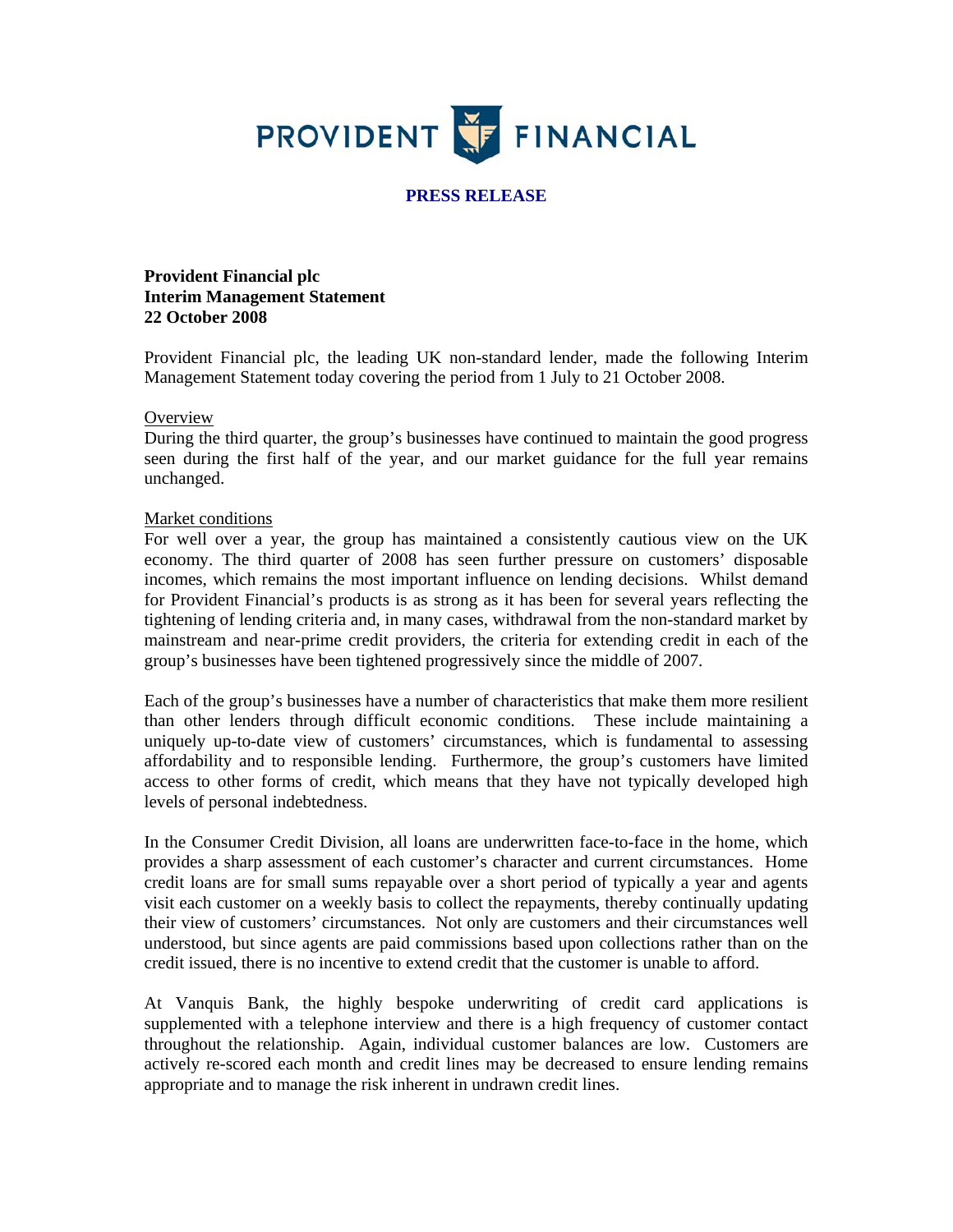### Current trading

Customer growth in the home credit business continues to reflect the increased selectivity to accepting new customers and a cautious approach to re-serving existing customers. In particular, we have seen a continued shift away from longer-term lending, which has allowed agents to reassess affordability more regularly. The rate of growth in customer numbers seen in the first half of 2008 has been maintained throughout the third quarter. As the external environment gets tougher, there is a heavy emphasis on ensuring that both the rate and quality of customer growth is balanced with the field collections capacity. As a result, customer arrears and impairment levels remain in line with plan.

The national roll-out of the new core accounting platform, known as Focus, was successfully completed three months ahead of plan. The roll-out of the improved agent commission scheme will be completed within the next 2-3 weeks, again ahead of plan and in advance of the peak trading period.

Real Personal Finance, the market test of direct repayment loans, is progressing in line with expectations. The receivables book currently stands at approximately £11m, with the productivity of the Personal Finance Managers at target levels and the early read of the credit quality of the book being as expected. Receivables will now be grown from the existing 50 locations until the middle of 2009. This will allow the receivables portfolio to season and ensure that the business is achieving the returns consistent with a national roll-out.

Vanquis Bank has continued to grow its receivables book in a cautious manner despite operating in an increasingly underserved segment of the non-standard lending market. Credit criteria have been tightened four times since the middle of 2007 resulting in a stricter underwriting of new customer applications and a greater selectivity of credit line increases to existing customers. Approximately 80% of all new customer applications are being declined at present, with a decline rate of over 85% for applications received via the internet. Notwithstanding this tightening, the growth in customer numbers and receivables continues to be in line with plan. The profile of customer arrears has remained stable during the third quarter of the year despite the deterioration in the economic climate.

The move to a larger contact centre for Vanquis Bank was successfully completed during the summer with no disruption to the business. This investment provides the business with a robust and scalable platform from which to deliver its medium-term growth targets.

## Funding and capital

The group remains strongly funded with over £70m of surplus equity capital and, at the end of September 2008, over £385m of headroom available on its committed debt facilities, with no scheduled maturities until March 2010. The group's interest costs have been substantially fixed at approximately 6.50% for the remainder of 2008 and the early part of 2009.